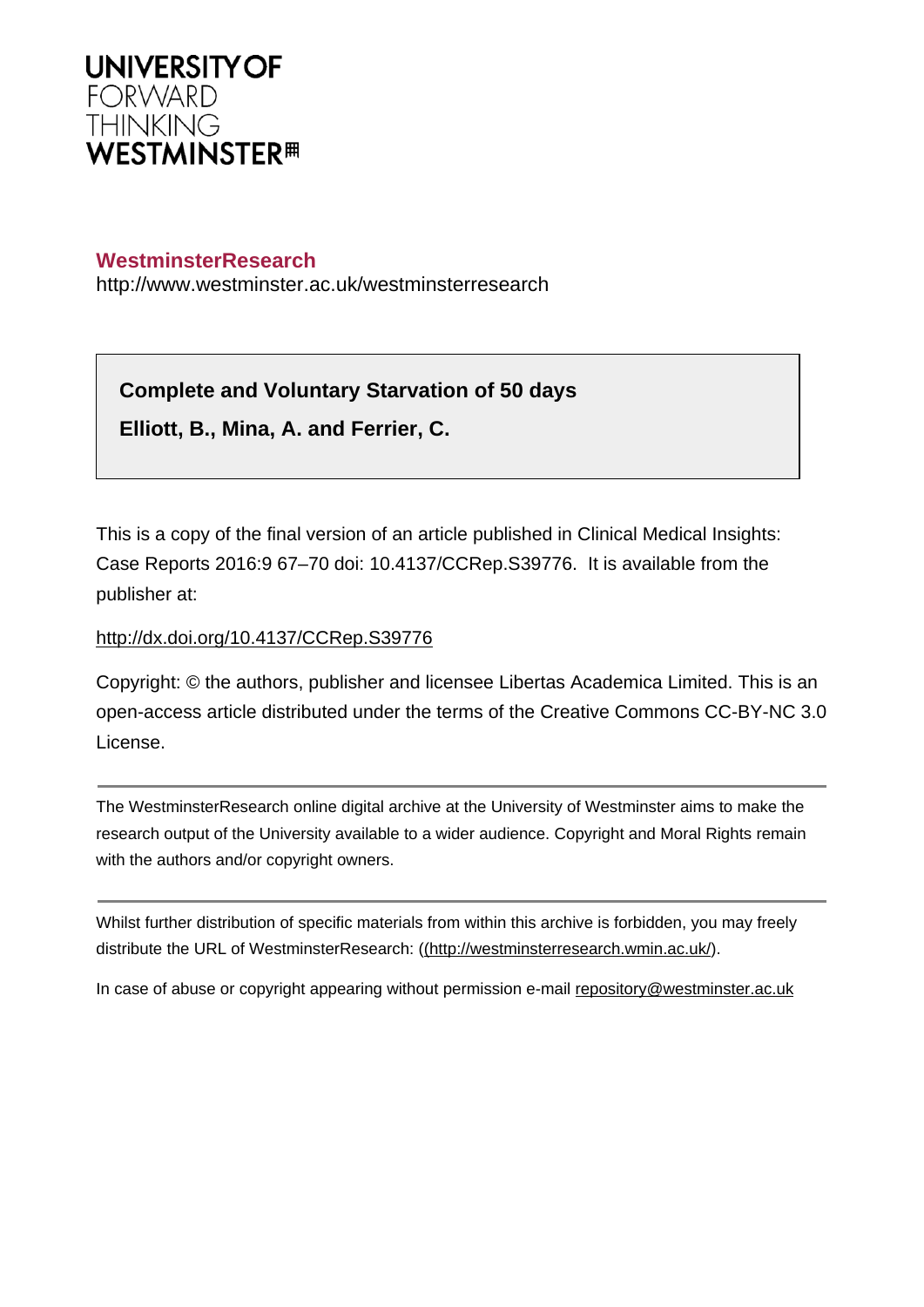# **Complete and Voluntary Starvation of 50 days**



# Bradley Elliott<sup>1</sup>, Michelle Mina<sup>2</sup> and Chrystalla Ferrier<sup>2</sup>

1Department of Biomedical Sciences, Faculty of Science and Technology, University of Westminster, London, UK. 2Department of Life Sciences, Faculty of Science and Technology, University of Westminster, London, UK.

**ABSTRACT:** A 34-year-old obese male (96.8 kg; BMI, 30.2 kg m<sup>−1</sup>) volitionally undertook a 50-day fast with the stated goal of losing body mass. During this time, only tea, coffee, water, and a daily multivitamin were consumed. Severe and linear loss of body mass is recorded during these 50 days (final 75.4 kg; BMI, 23.5 kg m<sup>−</sup><sup>1</sup> ). A surprising resilience to effects of fasting on activity levels and physical function is noted. Plasma samples are suggestive of early impairment of liver function, and perturbations to cardiovascular dynamics are also noted. One month following resumption of feeding behavior, body weight was maintained (75.0 kg; BMI, 23.4 kg m<sup>−</sup><sup>1</sup> ). Evidence-based decision-making with the fasting or hunger striking patient is limited by a lack of evidence. This case report suggests that total body mass, not mass lost, may be a key observation in clinical decision-making during fasting and starvation.

**KEYWORDS:** severe fasting, hunger strike, caloric restriction

**Citation:** Elliott et al. Complete and Voluntary Starvation of 50 days. *Clinical Medicine Insights: Case Reports* 2016:9 67–70 doi: [10.4137/CCRep.S39776](http://dx.doi.org/10.4137/CCRep.S39776).

**TYPE:** Case Report

**Received:** March 24, 2016. **ReSubmitted:** May 15, 2016. **Accepted for publication:** May 23, 2016.

**ACADEMIC EDITOR:** Athavale Nandkishor, Associate Editor

PEER REVIEW: Four peer reviewers contributed to the peer review report. Reviewers reports totaled 1,224 words, excluding any confidential comments to the academic editor.

**Funding:** BE is supported by the Society for Endocrinology (UK).The authors confirm that the funder had no influence over the study design, content of the article, or selection of this journal.

**COMPETING INTERESTS:** Authors disclose no potential conflicts of interest. **Correspondence:** [b.elliott2@westminster.ac.uk](mailto:b.elliott2@westminster.ac.uk)

**Copyright:** © the authors, publisher and licensee Libertas Academica Limited. This is an open-access article distributed under the terms of the Creative Commons CC-BY-NC 3.0 License.

Paper subject to independent expert blind peer review. All editorial decisions made by independent academic editor. Upon submission manuscript was subject to antiplagiarism scanning. Prior to publication all authors have given signed confirmation of agreement to article publication and compliance with all applicable ethical and legal requirements, including the accuracy of author and contributor information, disclosure of competing interests and funding sources, compliance with ethical requirements relating to human and animal study participants, and compliance with any copyright requirements of third parties. This journal is a member of the Committee on Publication Ethics (COPE).

Published by [Libertas Academica.](http://www.la-press.com) Learn more about [this journal.](http://www.la-press.com/clinical-medicine-insights-case-reports-journal-j91)

## **Introduction**

A 34–year-old male presented for general examination on day 49 of a 50-day self-imposed fast, seeking approval to continue his fasting behavior. During this period, the patient reported only consuming water, tea, coffee (with no milk or sugar), and a daily multivitamin tablet (Centrum Performance; Pfizer).

Patient history prior to fasting behavior revealed a family history of obesity and the presence of pathologies related to body mass. Personal history involved an oscillating mass between 85 and 134 kg over a 10-year period. At the start of fasting, the patient reported body mass as 96.8 kg, and 29.2% body fat, as recorded by a personal bioelectrical impedance device. History following the onset of fasting behavior was unremarkable, but included severe abdominal cramps between days 7 and 21 of fasting, development and frequent occurrence of vasovagal syncope on transition from sitting to standing, and the near-cessation of fecal movement. Eructation frequency was significantly increased. Self-reported physical activity and mobility was reduced, but not prevented; this participant was not bedridden. Substantial water and coffee intake was noted (8–12 cups of coffee daily and 2–3 bottles of water daily). As expected, body mass loss during fasting was severe and noticeable (Fig. 1).

Initial examination showed maintenance of motor and cranial nerve function. Resting metabolic rate (30 minutes by indirect calorimetry) was 1626 kcal day<sup>−</sup>1. During the 30-minute rest period, ECG and blood pressure were





**Notes:** Day 0 indicates start of fast. Open circles indicate self-reported values, closed circles indicate laboratory recorded. Mass is given in kilogram.

monitored. Resting ECG appeared morphologically normal, patient was bradycardic (52 bpm) and notably hypertensive (150/78 mmHg). Body composition was measured by whole-body air displacement plethysmography (Bod Pod) as 19.8% body fat, while height was 180.9 cm and mass was 75.4 kg, with a BMI of 23.5 kg m<sup>−</sup>1, all recorded on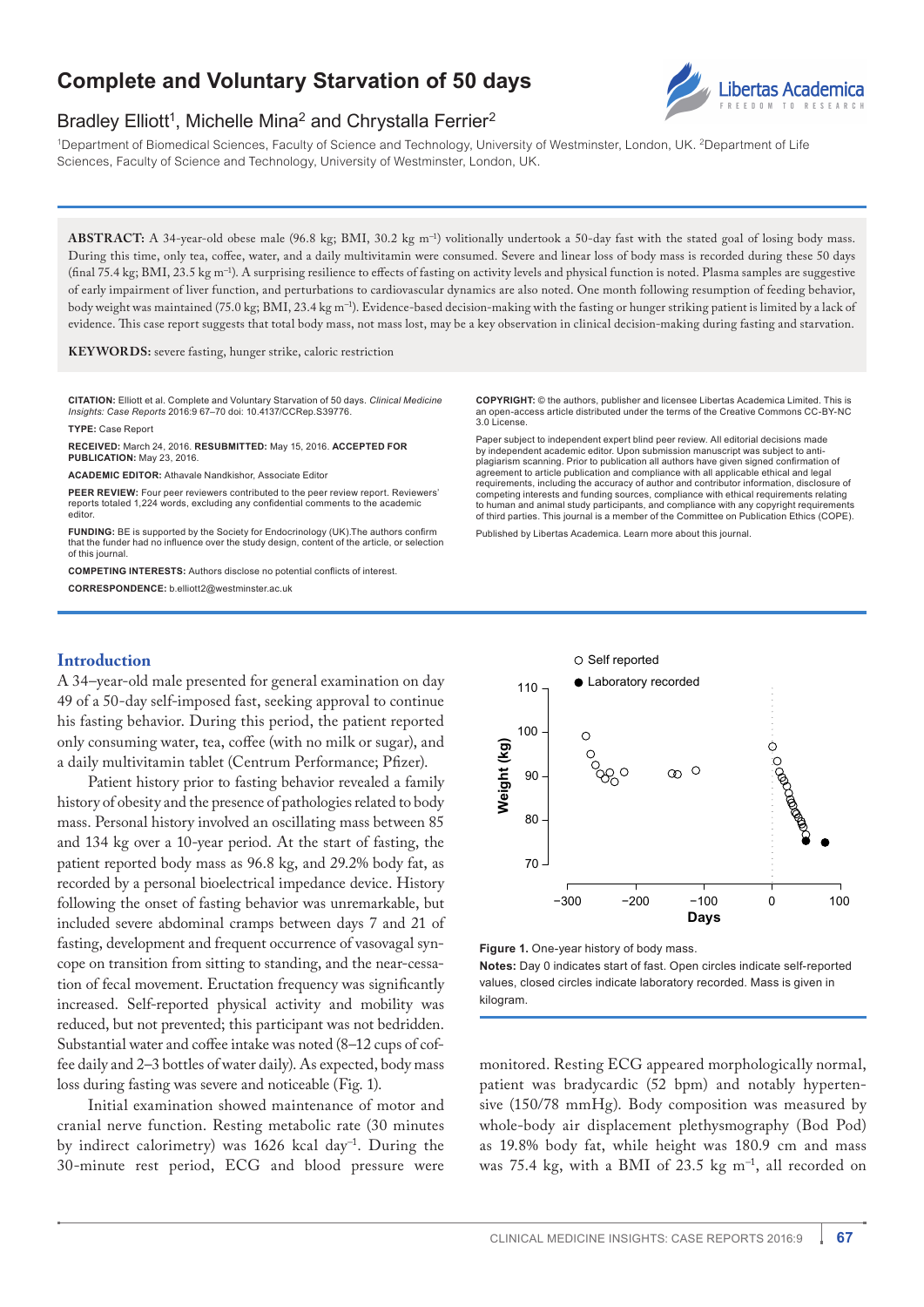

calibrated laboratory devices. Sum of four skinfolds<sup>1</sup> was 30.0 mm, approximately half of that of a reference population of similarly aged males ( $62 \pm 25$  mm, aged 30–39). It was visually noted that subcutaneous fat in the abdominal region was still present, despite severe losses in the peripheral limbs, protruding ribs, and lack of prominent chest and shoulder musculature. A grade 1/2 panniculus resulting from rapid abdominal adipose loss was present (Fig. 2). During a six-minute walk test, this individual covered 342 m, which was below expected performance for a healthy male adult.<sup>2</sup> A mild scoliosis was observed while walking; however, it is unclear if this is related to fasting.



**Figure 2.** Anterior and lateral view whilst standing. Day 49 of fast.

Venous blood was taken for serum markers of metabolism, liver, and renal function. Results are given in Table 1. Noteworthy findings include plasma glucose of 3.1 mmol L<sup>−</sup><sup>1</sup> and alkaline phosphatase of 36 U L<sup>−</sup><sup>1</sup> . Total bilirubin was 19 µmol L<sup>−</sup><sup>1</sup> , direct bilirubin was 7 µmol L<sup>−</sup><sup>1</sup> . Uric acid was 620 µmol L<sup>−</sup><sup>1</sup> .

Urine was straw colored, lacked sediment, and was noticeably sweet in aroma. Rapid dipstick analysis (Multistix 2161; Siemens) was negative for blood glucose, contained trace proteins, and indicated urine pH of below 5. Urine was highly ketonuric (>16 mmol  $L^{-1}$ ).

#### **One Month Past Breaking of Fast**

One month following initial presentation, the patient returned for follow-up examination during which body composition, resting metabolic rate, urine, and venous blood were recorded. Resumption of feeding initially involved liquids such as vegetable soups, with the resumption of solid foods three days following breaking of fast. Days 3–5 involved one solid meal per day, with 2–3 solid meals during days 5–7, and the resumption of three solid food meals per day for 7 days following breaking of fast. In the following 23 days, diet was

#### **Table 1.** Serum biochemical values at day 49 of fast and 28 days post cessation of fasting.

|                               | <b>DAY 49</b><br><b>OF FAST</b> | <b>28 DAYS POST</b><br><b>RESUMPTION</b> | <b>UNITS</b>                      |
|-------------------------------|---------------------------------|------------------------------------------|-----------------------------------|
| Albumin                       | 49                              | 44                                       | $g \cdot L^{-1}$                  |
| Alkaline phosphatase          | $36*$                           | 42                                       | $U \cdot L^{-1}$                  |
| Alanine aminotransferase      | 34                              | 19                                       | $U \cdot L^{-1}$                  |
| Aspartate<br>aminotransferase | 33                              | 23                                       | $U·L-1$                           |
| Calcium                       | 2.40                            | 2.30                                     | $mmol·L-1$                        |
| Adjusted calcium              | 2.22                            | 2.22                                     | $mmol·L-1$                        |
| Cholesterol                   | $3.4*$                          | $3-7$                                    | $mmol·L-1$                        |
| Creatinine                    | 90                              | 80                                       | $\mu$ mol·L <sup>-1</sup>         |
| Gamma-glutamyl<br>transferase | 24                              | 27                                       | $U \cdot L^{-1}$                  |
| Glucose                       | $3.1*$                          | 4.0                                      | $mmol·L^{-1}$                     |
| <b>HDL-cholesterol</b>        | 1.50                            | 1.37                                     | $mmol·L-1$                        |
| LDL-cholesterol               | 2.0                             | 2.1                                      | $mmol·L^{-1}$                     |
| Phosphate                     | 1.3                             | 1.1                                      | $mmol·L-1$                        |
| Potassium                     | 4.6                             | 4.6                                      | $mmol·L^{-1}$                     |
| Sodium                        | 142                             | 148                                      | $mmol·L-1$                        |
| <b>Total bilirubin</b>        | 19                              | 18                                       | $umol·L-1$                        |
| Direct bilirubin              | $7.0*$                          | $4.6*$                                   | $\mu$ mol·L <sup>-1</sup>         |
| Total protein                 | 73                              | 71                                       | $g \cdot L^{-1}$                  |
| Triglycerides                 | 0.8                             | 0.5                                      | $mmol·L-1$                        |
| Urea                          | 2.3                             | 3.4                                      | $mmol·L^{-1}$                     |
| Uric acid                     | 620*                            | 355                                      | $\mu$ mol $\cdot$ L <sup>-1</sup> |

**Note:** \*Values outside normal range for age and gender.<sup>12</sup>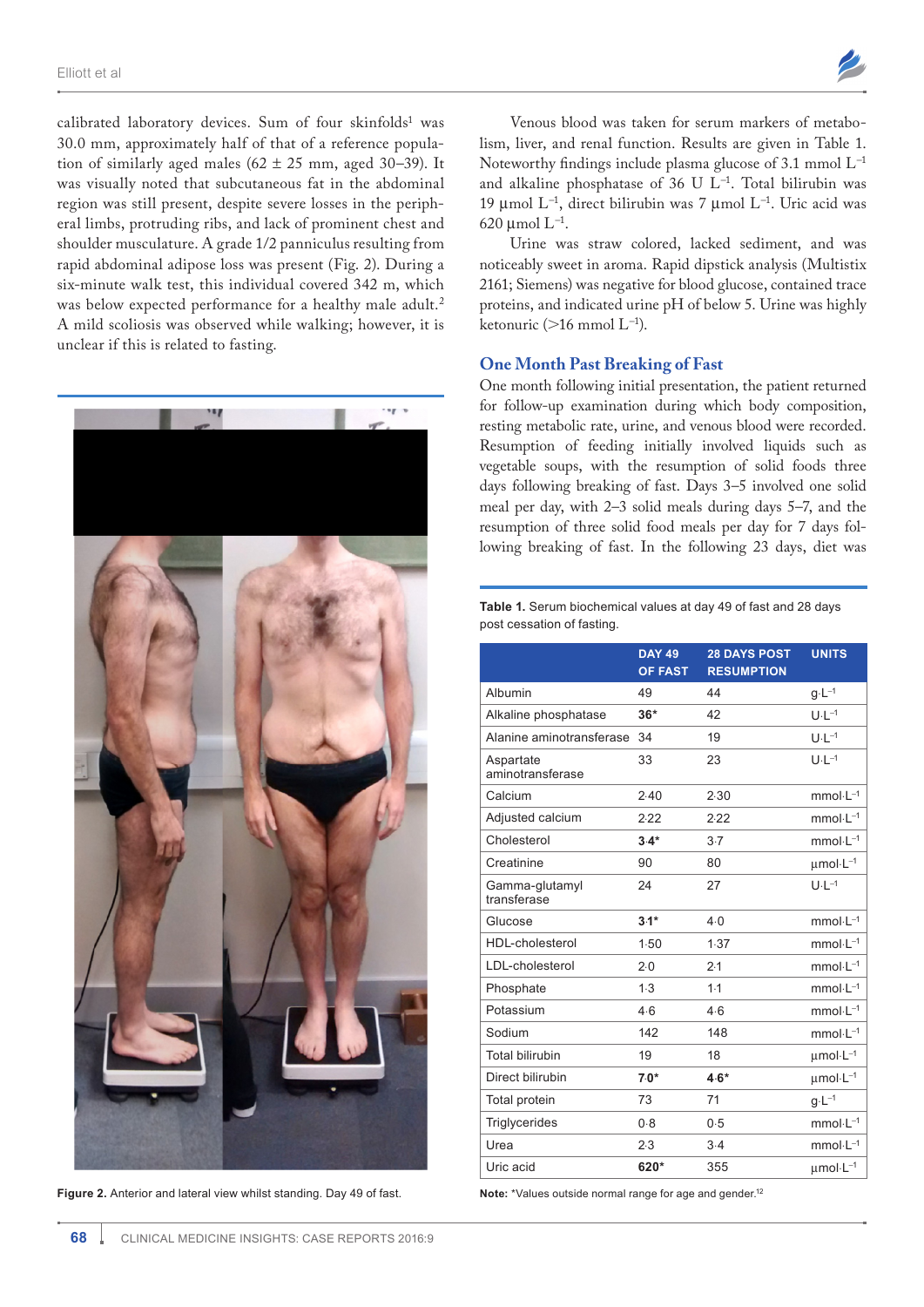

reported to be of caffeine and alcohol free, low carbohydrate (a piece of bread every 1–3 days), and high servings of fruit and vegetables. Self-estimation of diet by volume was 20% animal protein (chicken and fish) and 80% fruit or vegetables; validated, quantifiable measures of intake and caloric content are not available. Heart rate remained bradycardic at rest (48 bpm), and blood pressure was notably reduced (132/78). Metabolic rate was reduced (1413 kcal day<sup>−</sup><sup>1</sup> ), and body composition was unchanged (75.0 kg; BMI, 23.4 kg m<sup>−</sup><sup>1</sup> ; 16.1% fat mass). Urinary ketones were reduced, but not removed. Normal fecal movements were reported to begin seven days following resumption of feeding. Blood biochemistry returned to within normal range, with the exception of direct bilirubin (Table 1). The six-minute walk test was repeated, and the patient covered 401 m.

### **Discussion**

Clinical examinations and research models reporting such severe starvation are absent in modern literature. Clear ethical barriers preclude structured research into the physiology of such stimuli. It is noteworthy, therefore, in this case study that moderate physical function appears maintained at day 49, as assessed by general observation and results of the six-minute walk test. Frommel et al.<sup>3</sup> suggested that fasting in healthy lean individuals was well tolerated until 18% of body mass was lost; the patient reported here lost 20.7% of body mass without substantial loss of function. One prior report of long-term fasting in obese individuals for 30–40 days demonstrated body mass losses between 10.6% and 20.5%, but does not report on function of individuals.4 It seems self-apparent and supported by this limited evidence, such that the starting mass is a key variable in survival of extreme fasting, and not the amount of loss. This patient started fasting while obese and ended his fast when anthropometric variables were within the targeted ranges for the general population. Indeed, among the few (nonpublished) examples of complete fasting and mortality,<sup>5</sup> patients were frail between 30 and 50 days, and death was noted to occur between days 43 and 70, which this case study has reached without obvious or significant frailty occurring. These findings were reported in nonoverweight individuals.

Current World Medical Association guidelines prioritize autonomy, recommending nonintervention in fasting to the point of harm and/or death, if the patient makes a written informed statement of intent.<sup>5</sup> Lack of research into this field precludes evidence-based decision-making or advice. In the limited light of this case study and historic data of fasting in obesity,<sup>4</sup> it is tempting to suggest that guidelines to physicians for advice to the fasting individual reflect body mass, and specifically mass of adiposity at start of fasting behavior. Survival in starvation is ultimately governed by physics, the calories available to maintain metabolic function. Availability of adipose tissue for metabolic usage may thus delay the catastrophic degradation of muscular protein, increasing survival time.

That said, small animal models reveal organ-specific effects of starvation, with loss of liver and gut size and function noted after only four to six days.<sup>6</sup> Functional damage to digestive organs cannot be ruled out, and indeed, the elevated direct bilirubin is suggestive of reduced liver filtration. Of concern, direct bilirubin remained elevated 30 days post breaking of fast. Elevated uric acid is likely due to reduced kidney filtration, as has been reported in caloric restriction previously.7

Further, hypertension was an unexpected finding. This finding is counter to one of the few published examinations of cardiology in severe starvation, where bradycardia and hypotension (∼20 mmHg below fed state) were noted in juvenile pigs following 29 days of complete starvation.<sup>8</sup> The porcine heart contains several structural differences relative to the human, most related to bipedal vs. quadrupedal stance.<sup>9</sup> As frequent syncope was also noted in that our case study, it is plausible that dysregulated autonomic regulation of blood pressure underlies the observed hypertension. Blood pressure was measured in a supine position, increasing venous return in the human relative to standing position. Simple Frank– Starling mechanics combined with a failure of autonomic regulation may thus explain elevated blood pressure. Thus, it is tempting to suggest that differences observed may be species dependent; however, this is highly speculative on a single case study. Further, long-lasting cardiovascular deficits were noted in the above porcine model on refeeding, as well as chronically following experimental conclusion.<sup>8</sup> As death resulting from starvation often occurs via cardiovascular complications, this elevated blood pressure during fast is key to note; this should be carefully monitered in fasting individuals.

Caloric restriction and weight loss in overweight or obese individuals is often associated with subsequent regain of weight.10,11 Having access to this case study 30 days following resumption of feeding was of interest due to a chance to examine any occurrence of such a rebound effect. It is of interest to note that this was not seen here; however, future gains in weight cannot be ruled out.

Here, we report the maintenance of physical function of an individual after 49 days of complete fast. This report does not indicate support for such behavioral choices, and the projections of metabolic energy provision by starting adiposity assume no other perturbations to homeostasis, such as impaired immune response, liver and renal function, or cardiovascular events. Such a voluntary behavioral choice is difficult to support.

#### **Acknowledgment**

The authors thank Dr. Louise Thomas for discussions regarding modeling of survival during severe fasting.

## **Author Contributions**

Conceived and designed the experiments: BE. Analyzed the data: BE. Wrote the first draft of the manuscript: BE. Contributed to the writing of the manuscript: BE, MM, CF. Agreed with manuscript results and conclusions: BE,